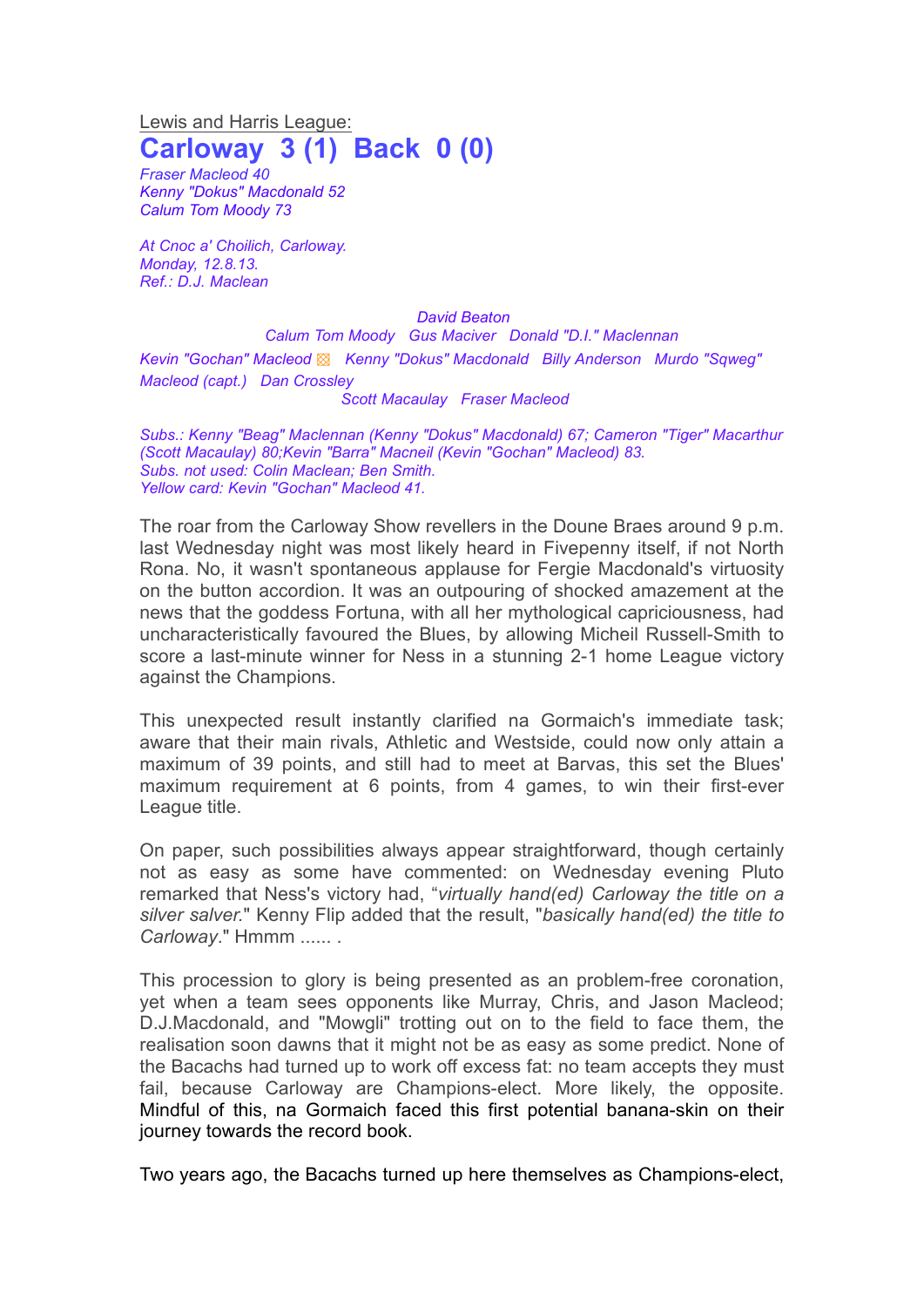knowing that Carloway must beat them to maintain their own faltering League challenge, whereas a draw would achieve their ambitions. In a tense, fluctuating thriller, the men from Coll did not weaken but secured this point in an enthralling 2-2 draw, their second that mild September evening converted by one Fraser Macleod, who, ironically, was to lead the Blues this Monday. Since then, however, Back have lost Martin Maclean, Iain "Tohan" Macleod, and Kevin "Bloxy" Murray, and Ross Hall is out for this season; but as they rebuild, Carloway appear in their prime, and in their three earlier meetings this season in May, have thrashed the Bacachs 6-0 in the ABC Cup Final; prevailed 4-0 in the Coop R.2 at Cnoc a' Choilich, then edged a dour League battle at Col Uarach, 2-1.

However, tonight, the Blues lacked Seumas Macleod (now based in Glasgow), Domhnall Mackay (on honeymoon), and Andrew "Tago" Maciver (returned to East Africa); though Kenny "Beag" Maclennan was still available and the inspirational Kevin "Gochan" Macleod could play, before his 3-game suspension.

The atmosphere this evening was slightly less charged than it had been in 2011, the attendance certainly reduced, though both sides opened as cagily. Back clearly awaited a blitzkrieg: Anthony Maciver lay deep, in the centre circle, Colin Maclean square right, with Chris and Murray Macleod practically auxiliary defenders to a four-man back-line. Carloway flooded midfield, retreating *en masse* at speed if the ball was lost, and supplying playmakers Anderson and "Sqweg" whenever the ball was loose and/or won, and they in turn would relay a long ball diagonally or high centrally to release "Gochan" right, Frazmac and "Dokus" centrally, or Crossley and Macaulay left. "Enthralling", it wasn't; competitive, yes.

After 5 minutes, Carloway's first corner came over high from James Macleod's left, reaching "Dokus" 16 metres out by the far post. He twisted left off his marker, but Macleod read his left-foot drive perfectly, despite a nasty deflection, to push it away at full stretch for a corner to his right. Immediately the Bacachs broke though the centre and a through ball found "Egg" loose between Moody and Maciver, moving into the box, but from 16 metres he somehow managed to send his low, careful strike just outside Beaton's righthand post. A sigh as deep as the Mariana Trench went round Cnoc a' Choilich after that let-off! It was to be Back's best chance till the last kick of the game.

However, na Gormaich could not immediately capitalise in a relentless grind of a chance-light first-half. On 14 minutes Anderson freed "Gochan" breaking right, and his low cut-back from the bye-line found "Dokus" 18 metres out by the near post, but his drive was blocked by multiple bodies for yet another corner to the Back left.

Midway through the half Chris Macleod was sent right, into the Carloway half, but Maciver recovered fast to block him on the edge of the box for a corner. A minute later "Dokus" emulated him, tricking his way inwards past two defenders, but his final right-foot shot soared high and wide to Macleod's left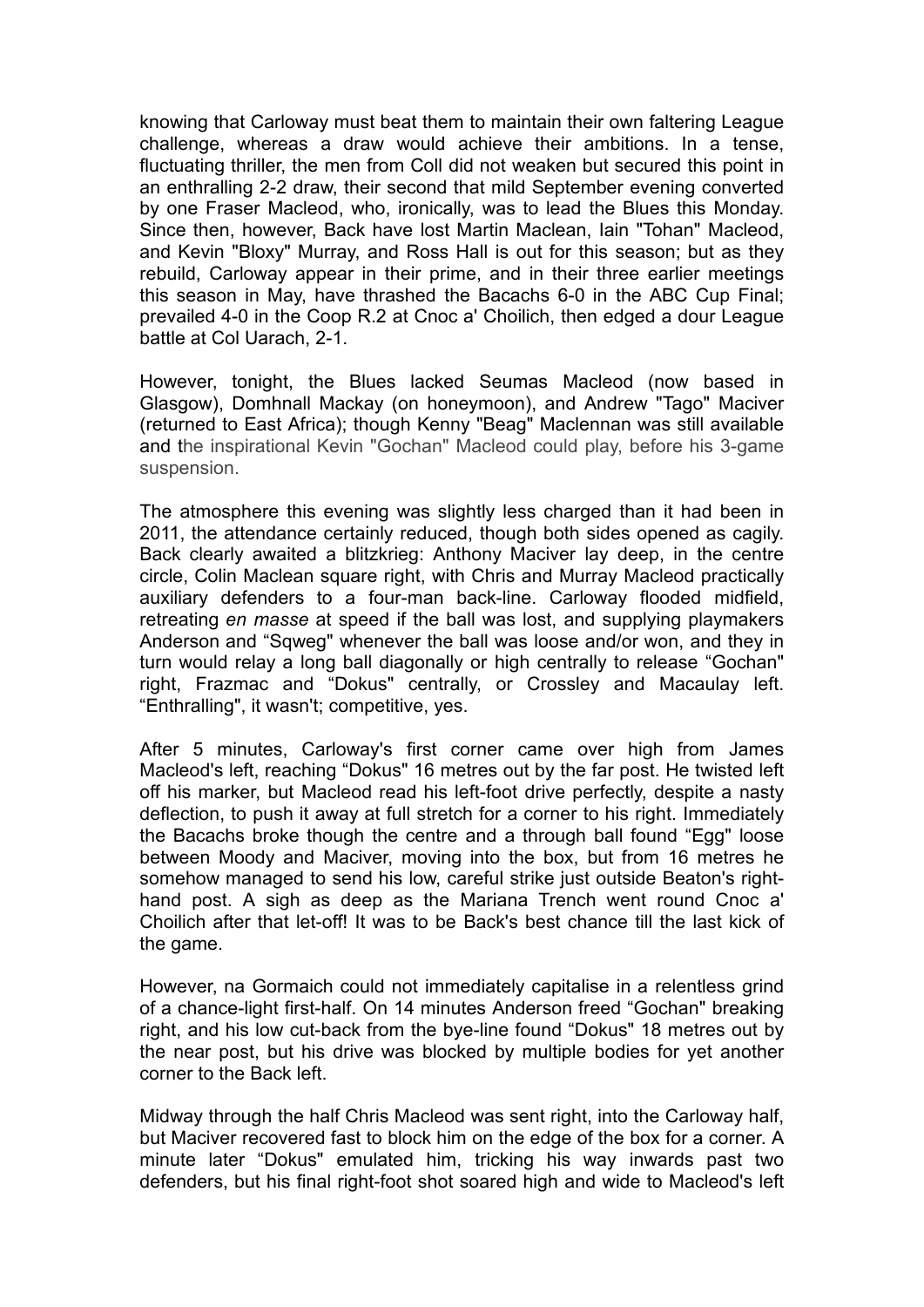from 20 metres.

Force of numbers at the back was causing strikers to shoot long, from wide, or repeatedly play it back. On 28 minutes Crossley swept forward but from 24 metres his final shot went well wide of Macleod's right. On the half-hour Fraz Mac's pace carried him clear on the right and into the box, before his low drive from an acute angle, 16 metres from goal, whirred off Macleod's blocking hands, crashed off the underside of the bar, and was cleared. On 33 minutes another Crossley run down the left carried him diagonally into the box, but his parting attempt from 16 metres flew a foot over.

The Blues finally stopped sweating in the fortieth minute, and, as usual, the move began from Anderson in the centre circle after a blocking tackle sent a fast diagonal to a retreating Macaulay just inside the left of the Carloway half and his rapid reverse switch behind the advancing line allowed Fraser Macleod to move in unhindered in the centre. Macleod was out like a flash to counter his low right-foot drive from 20 metres but the pace and power of the ball carried it through his legs and into the centre of the net (**1-0**).

On half-time, just as the tuck shop queue was forming, Carloway had an 18 carat chance to guarantee relaxing half-time Bovrils all round the ground. A high clearance from the Back area was hoisted back in by "Sqweg", 25 metres out to the right. Macleod managed to claw the up-and-under out under pressure just under the right junction of bar and post, and the loose ball bounced straight to the unmarked Moody, 8 metres from goal leftish, but his coolly-taken first-time right-footer was miraculously blocked clear off the goalline by Jason Macleod, for the galloping "Dokus" to drive the rebound wide of Macleod's right-hand post from 14 metres.

## **Half-time: Carloway 1 Back 0**

The heaven-sent goal had clearly allowed the Blues' script to be updated: pressurise at every opportunity; shoot on sight, whenever you see James Macleod, regardless of distance. Operation Barbarossa ensued. Immediately a racing Macaulay shot low and wide to Macleod's right from 24 metres. Then "Fraz Mac" was supplied on the other wing and his electric pace carried him clear to the bye-line where he tricked inwards past Jason Macleod, then tried to loft the ball high across goal. However, Macleod stretched high to cut the cross out by the near post.

On 52 minutes, nevertheless, came the move which slowed the Blues' heart rates even further, as Crossley moved the ball forward on the left to Macaulay, fighting his way to the bye-line to cut back early to "Dokus", just inside the box. His instant right-foot whack gave Macleod no chance, chesthigh, inside his left-hand post (**2-0**).

Two minutes later Back had an unexpected chance for resurrection when a needless trip gained a free-kick, 24 metres out in the centre, but the shot was sent whizzing high and wide to Beaton's left. On 58 minutes the indomitable Gus Maciver won the ball in his own half, then charged forward down the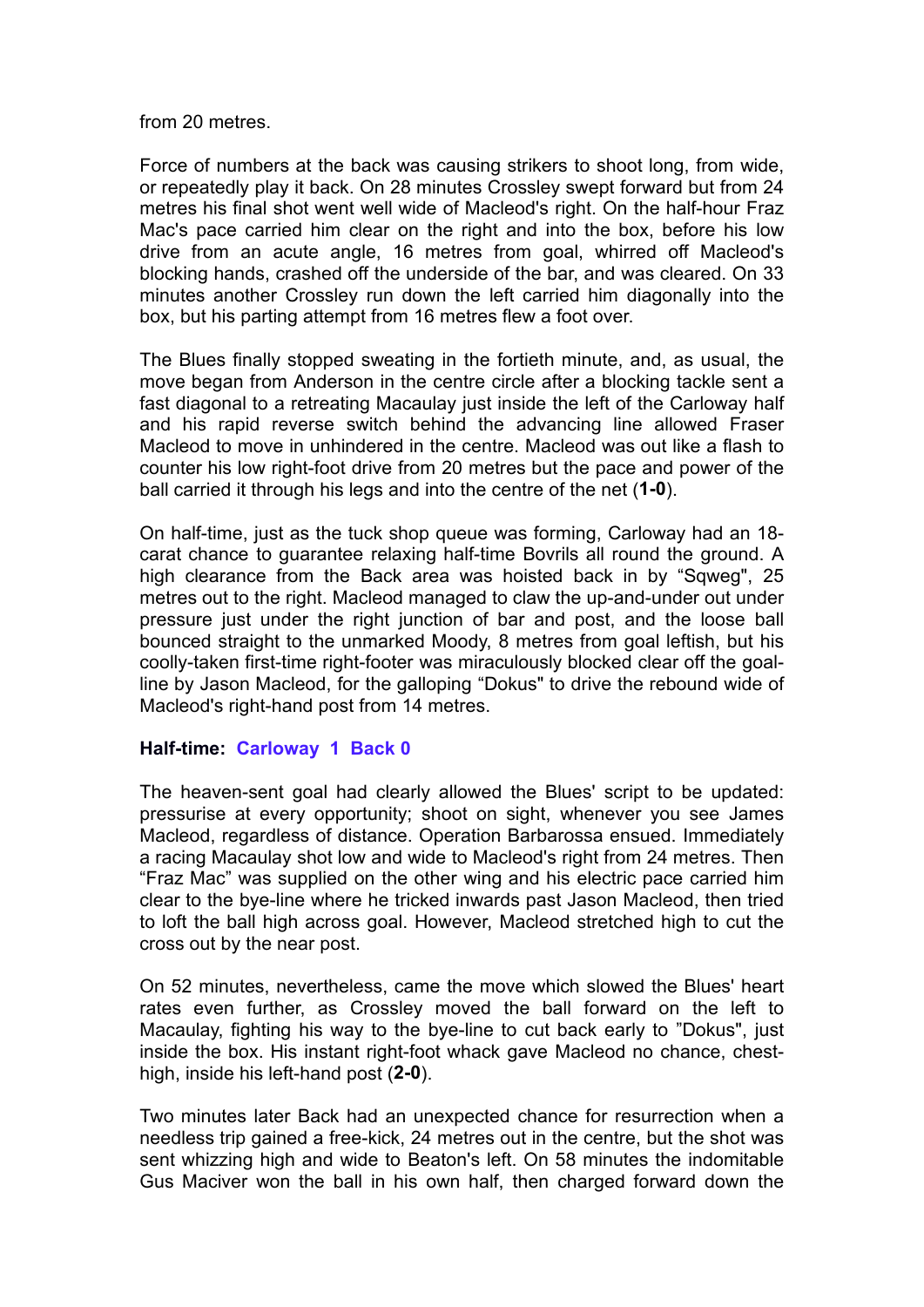right. His high cross from midway within the Bacach half soared to "Gochan", 10 metres out in the centre, but his delicate head-flick crept beyond the Back right-hand post.

The surge gradually abated and Carloway became increasingly careful to hold the ball and/or wait for the Bacachs to come forward, win the ball as they could, then pass it around neatly - and invitingly - in the back/midfield, then crack a sudden breaker forward for the pace men to register. On 65 minutes "Fraz Mac" was sent free on the right, then cut back to "Dokus" in the centre on the edge of the box. Blocked, he back-heeled to Macaulay, but his left-foot drive off a bobbing ball cleared the bar left. Four minutes later Macaulay manhandled his way down the left to send a 24-metre drive well wide of Macleod's right-hand post.

A prevailing ambience of "*playing out time*" was increasingly evident, Back on damage-limitation duty; Carloway not taking any risks. On 71 minutes a sweeping diagonal from Anderson on the right of the centre line cleared the desperately retreating Chris Macleod for Fraser Macleod to race into the left corner of the box, but once more James Macleod read it and made himself big to block the striker's finish high to his right. The resultant Crossley corner was reverse-headed by Anderson by the far post, 12 metres from goal, but "Fraz Mac" could not quite connect as "Mowgli" shouldered off the line and past for another corner on the Back right by the right-hand post.

With 17 minutes remaining the celestial choir finally began serenading the Blues as another fast surge initiated by "Sqweg" permitted "Gochan" to escape on the right, then, 10 metres from the bye-line, loft a deep. searching cross for an unmarked Moody to materialize 12 metres out from the far post, and meet on the run to head exquisitely within the helpless Macleod's righthand post (**3-0**).

The match more and more slowed to the pace of a bounce game now, as both sides held and held the ball, in eternal passing triangles. On 78 minutes another quick Carloway break fed Fraser Macleod in the centre circle to switch the ball fast diagonal right for "Gochan" breaking down the line like Usain Bolt, and again the early diagonal, this time low, found Kenny "Beag" breaking behind his marker, but his immediate strike from the edge of the box beat Macleod to his right but also travelled wide of the far post.

An event-free final ten minutes concluded with an astonishing save from the barely-awake David Beaton. In injury-time, Back finally forced a corner to his right and the cross headed out centrally. As the line moved out, Chris Macleod, just outside the box, sent in a low, sharp right-footer wide to the keeper's right. Amazingly, the cold, unsighted keeper got down late to stretch fully and flick it away for another corner to his right. Even Dino Zoff would have been proud of that one!

## **Full-time: Carloway 3 Back 0**

What a difference two years make: tonight Carloway were much improved on